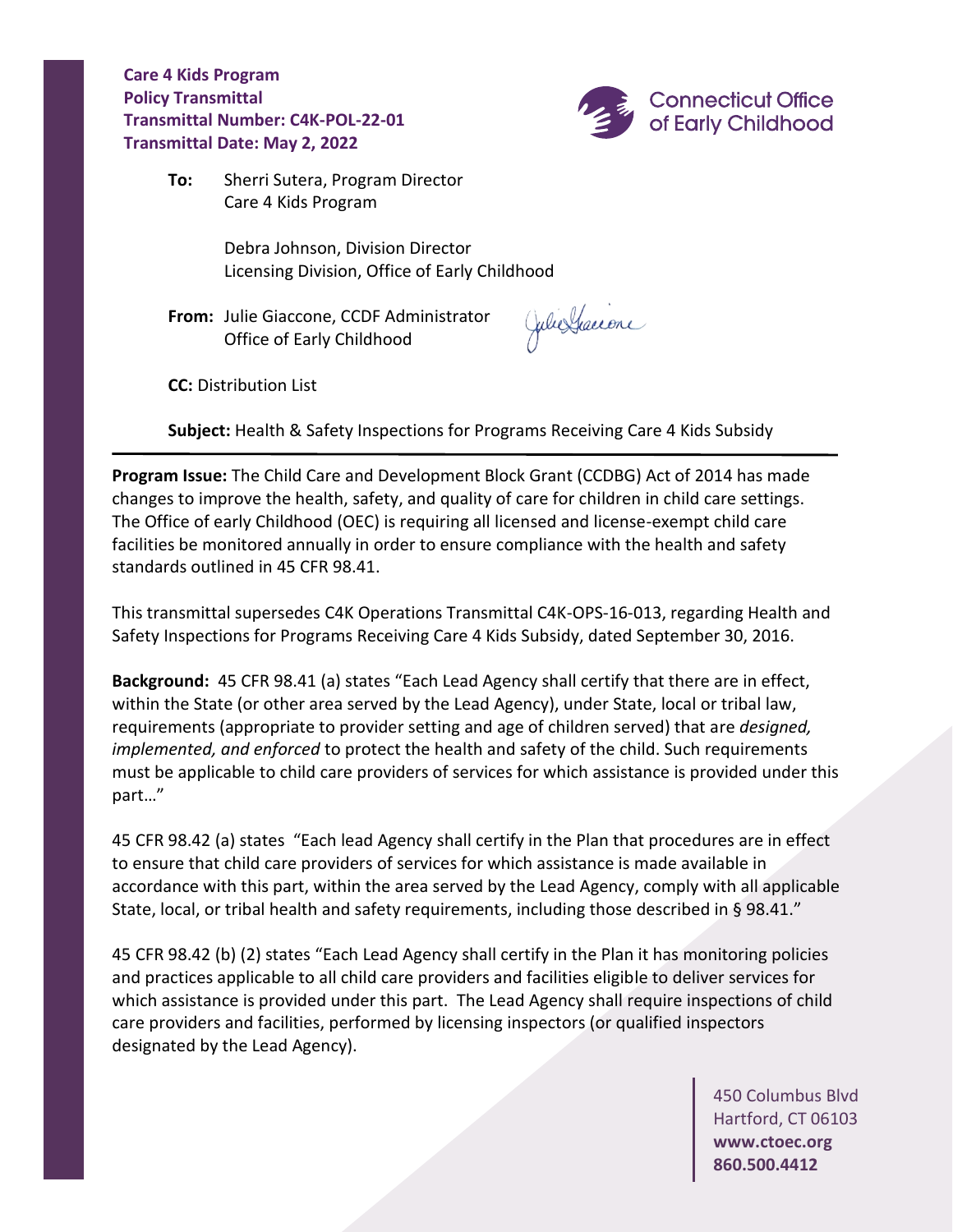**Care 4 Kids Program Policy Transmittal Transmittal Number: C4K-POL-22-01 Transmittal Date: May 2, 2022**



45 CFR 98.42 (b) (2) (i) states "For licensed child care providers and facilities, (A) Not less than one pre-licensure inspection for compliance with health, safety, and fire standards, and (B) Not less than annually, an unannounced inspection for compliance with all child care licensing standards, which shall include an inspection for compliance with health and safety, (including but not limited to, those requirements describes in § 98.41) and fire standards (inspectors may inspect for compliance with all three standards at the same time)."

45 CFR 98.42 (b) (2) (ii) states "For license-exempt child care providers and facilities that are eligible to provide services for which assistance is made available in accordance with this part, an annual inspection for compliance with health and safety (including, but not limited to, those requirements described in § 98.41), and fire standards."

45 CFR 98.42 (c) states "For purposes of this section and § 98.41, Lead Agencies may exclude grandparents, great grandparents, siblings (if such providers live in a separate residence), aunts, or uncles, from the term "child are provider"." If the Lead Agency chooses to exclude these providers, the Lead Agency shall provide a description and justification in the CCDF Plan, pursuant to § 98.16 (l), of requirements, if any, that apply to these providers."

A license-exempt (DCEX) child care facility is a child care program that (1) falls within the licensing exemptions as outlined in the Connecticut General Statutes § 19a-77(b) and is therefore not required to obtain a child care licensing; (2) is actively serving children who receive Care 4 Kids subsidy; and (3) must complete a health and safety inspection by the OEC Licensing Division.

## **Directives:**

**A. Monitoring of Health and Safety Requirements for Licensed Child Care Centers, Group Child Care Homes and Family Child Care Homes:**

The Regulations of Connecticut State Agencies (RCSA) for licensed child care centers and group child care homes, §§ 19a-79-1 through 19a-79-13, inclusive, and licensed family child care homes, §§ 19a-87b-1 through 19a-87b-18, inclusive, meet the health and safety requirements outlined in 45 CFR 98.41. Licensed programs are inspected at least annually and monitoring of the federal health and safety requirements is completed. If a program is not in compliance with a particular requirement, the program will be asked to submit a Corrective Action Plan (CAP) demonstrating how compliance will be achieved.

> 450 Columbus Blvd Hartford, CT 06103 **[www.ctoec.org](http://www.ctoec.org/) 860.500.4412**